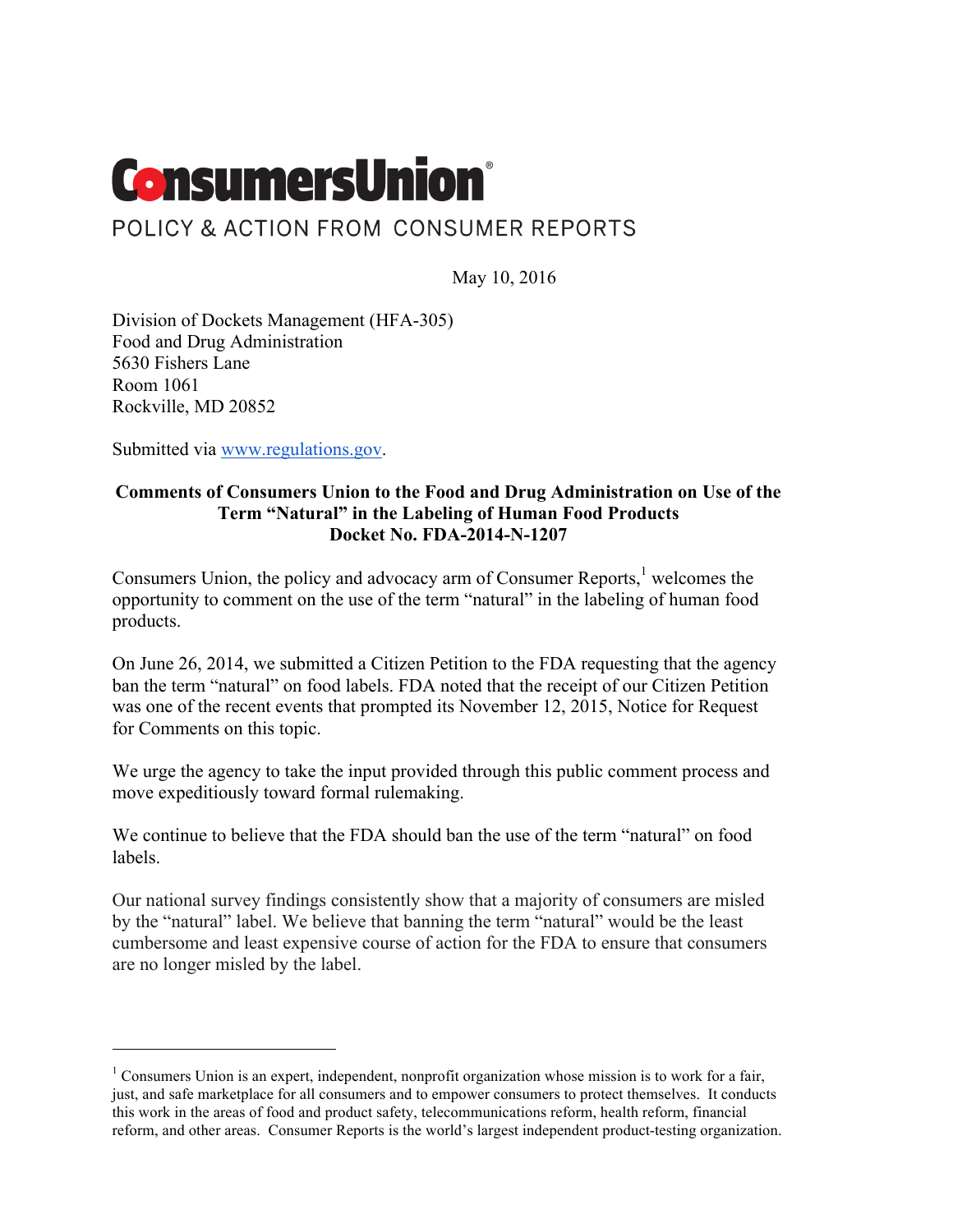Consumers looking for foods produced with no or limited use of synthetic pesticides, artificial processing aids and artificial ingredients, and without genetically engineered organisms, can and should look for the organic label, which is backed by USDA standards and third-party verification. Federal standards already exist for a label—USDA Organic—that largely meets consumer expectations for important objectives such as avoiding pesticides, artificial processing aids, artificial ingredients and genetically engineered organisms. The FDA should not "reinvent the wheel," and the easiest solution to fixing this consumer confusion would be to ban the use of the term "natural" on food labels.

If the FDA determines that it cannot or will not ban the use of the term "natural" on food labels, the agency should define the term through formal rulemaking in a manner that is consistent with consumer expectations for the term "natural" on food labels. Any food product bearing the "natural" label should be deemed to be misbranded unless it meets the standard promulgated by the agency. The FDA should establish a third-party verification system to adequately enforce the new standard.

We believe the following standard for food labeled "natural" would be consistent with consumer expectations for the use of the term:

1. The FDA should address food production methods, not just processing methods and ingredients, when defining standards for use of the term "natural" on food labels. Consumer Reports survey data show that large majorities of consumers believe that food labeled "natural" was produced without the use of pesticides or genetically modified organisms. These and other production methods are currently addressed by the USDA's organic standards. Therefore, to align the natural label with consumer expectations, the FDA should require all food labeled "natural" to also be certified organic, as a baseline. In fact, the Consumer Reports surveys show that most consumers already believe that "natural" and organic are largely synonymous.

Unlike the current standards governing use of the term "natural" on food labels, use of the word "organic" on food labels is tightly regulated by the U.S. Department of Agriculture (USDA) under the Organic Foods Production Act (OFPA) and is verified by third parties. In addition to addressing consumer expectations with regard to food production methods, organic standards also prohibit certain food handling practices, such as irradiation, which should also be prohibited for food labeled "natural."

We believe that by establishing certified organic standards as the baseline for defining standards for the use of the term "natural," the FDA can take advantage of the existing structures of USDA organic certification, verification and enforcement, without having to establish an elaborate and costly system to oversee the use of the term "natural" on foods under its jurisdiction. In this way, as USDA organic standards are strengthened over time to meet consumer expectations, the "natural" label itself is also strengthened. For example, Consumers Union is currently advocating for improved organic standards governing animal welfare practices for organic livestock and poultry production.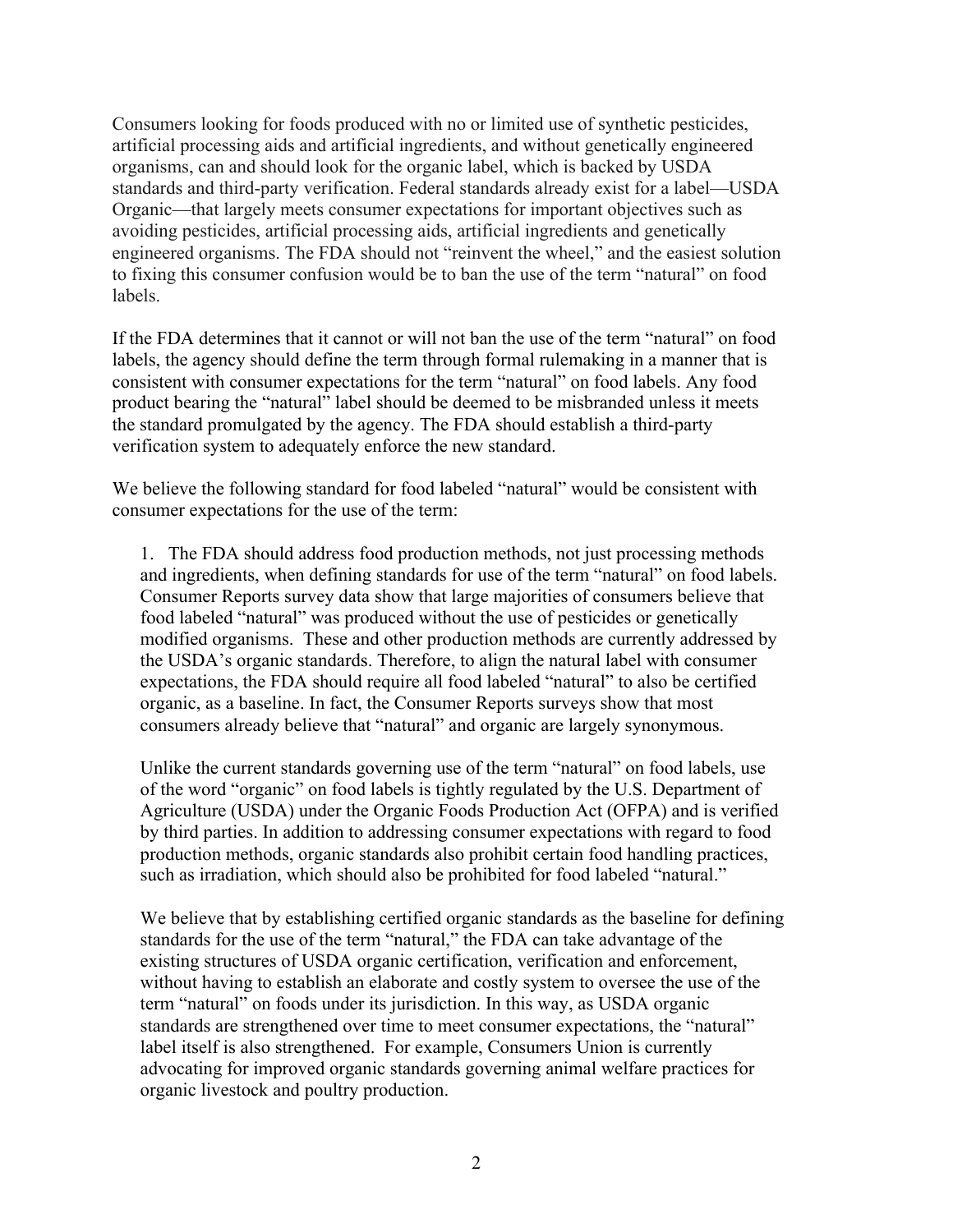However, even with the needed improvements in animal welfare standards, we are not arguing that the organic label alone is sufficient for meeting consumer expectations with regard to the use of the term "natural" on food labels. We are merely arguing that using certified organic standards as the baseline for the "natural" label definition goes a long way toward meeting consumer expectations with regard to the use of the term "natural," without having to "reinvent the wheel" by redoing a process already undertaken by the USDA through the initial organic rule finalized in 2002 and the years of iterative reforms to that rule since that time.

2. In addition to using the USDA certified organic standards as the baseline definition for the term "natural," we also urge the FDA to address consumer expectations with regard to the use of artificial and synthetic ingredients in food, by codifying the agency's existing understanding of the word "natural" with regard to artificial or synthetic ingredients.

As stated by the agency in the *Federal Register* announcement on this topic, the FDA "has considered the term 'natural' to mean that nothing artificial or synthetic (including all color additives regardless of source) has been included in, or has been added to, a food that would not normally be expected to be in that food." However, this policy has been largely unenforced by the FDA, thus allowing foods labeled "natural" to continue to mislead and deceive many consumers. The Consumer Reports 2015 survey shows that 61 percent of consumers surveyed believe that food labeled "natural" does not contain any artificial ingredients or colors, and 84 percent believe that food labeled "natural" should meet that standard.<sup>2</sup>

Therefore, the FDA's "no artificial or synthetic ingredient" policy should be implemented as a regulation under the Federal Food, Drug, and Cosmetic Act (FFDCA), in a manner that clearly defines "artificial" and explicitly excludes as foods labeled "natural" those containing nanomaterials or ingredients produced through synthetic biology or genomic editing.

While the USDA's certified organic standards go part of the way toward this standard, it is not sufficient for the FDA to simply reference organic standards as a way to address consumer expectations regarding use of artificial or synthetic ingredients in food, because organic standards allow for the use of some synthetic ingredients if they meet certain statutory (i.e., OFPA) criteria.

3. In setting this standard, the FDA should also establish a third-party verification process. It is not sufficient for food companies to be allowed to self-certify their compliance.

<sup>&</sup>lt;sup>2</sup> Consumer Reports National Research Center "Survey Research Report: Natural Food Labels Survey," December 2015. https://www.consumerreports.org/content/dam/cro/magazinearticles/2016/March/Consumer\_Reports\_Natural\_Food\_Labels\_Survey\_2015.pdf.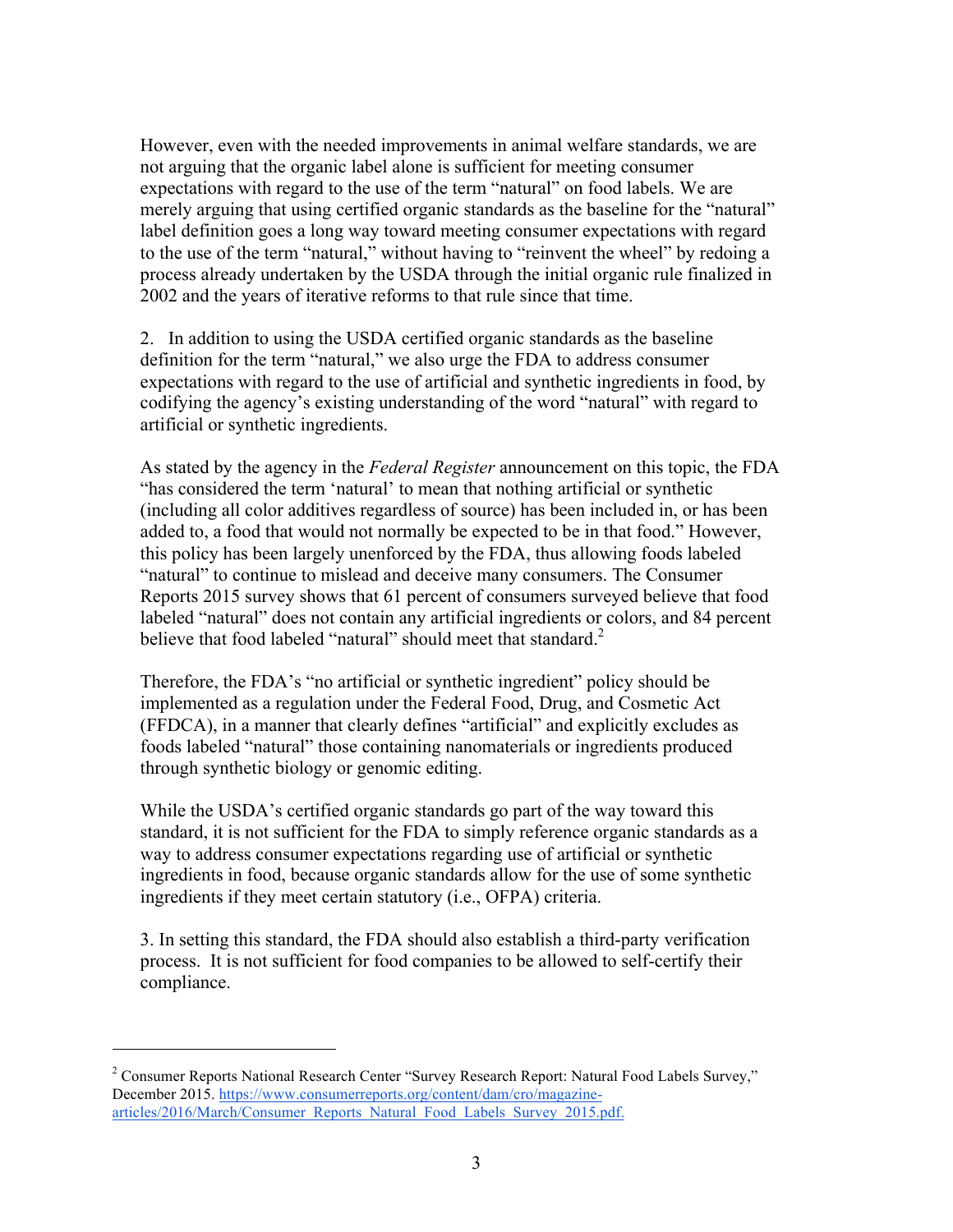# CONSUMER REPORTS SURVEY DATA

Our 2014 Citizen Petition to the FDA included data from our 2014 national poll, conducted by the Consumer Reports National Research Center, to support our assertion that consumers are being misled by the "natural" label on foods.<sup>3</sup> Since the comment period opened in November 2015, we conducted two additional national consumer surveys, in December 2015 and February 2016.<sup>4</sup> The additional data not only reinforce our position, but show an increase in the intensity of consumer interest in issues such as avoiding foods grown with pesticides, foods processed with chemical processing aids, and foods containing GMOs and artificial ingredients.

Our 2016 survey found that more people purchase natural foods than organic foods—73 percent versus 58 percent. This gap between consumers choosing foods labeled "natural" versus organic has grown since our 2014 survey when 59 percent of consumers looked for the natural label and 49 percent looked for organic.

The 2014 survey and 2015 survey data strongly suggest that a majority of U.S. consumers are misled by the "natural" label. In our 2014 survey findings, 66 percent of consumers thought the "natural" label on processed food products means no toxic pesticides were used, 66 percent thought it means no artificial ingredients or colors were used, 65 percent thought it means no chemicals were used during processing and 64 percent thought it means no GMOs were used.

Our December 2015 data show those numbers went down only slightly, and consumers continue to be misled by the "natural" label. Sixty-three percent of consumers think the "natural" label on processed food products means no toxic pesticides were used, 61 percent think it means no artificial ingredients or colors were used, 62 percent think it means no chemicals were used during processing and 60 percent think it means no GMOs were used.

<sup>3</sup> Consumer Reports National Research Center "Survey Research Report: Food Labels Survey," April 2014. http://www.greenerchoices.org/pdf/ConsumerReportsFoodLabelingSurveyJune2014.pdf.

<sup>4</sup> Consumer Reports National Research Center "Survey Research Report: Natural Food Labels Survey," December 2015. https://www.consumerreports.org/content/dam/cro/magazinearticles/2016/March/Consumer\_Reports\_Natural\_Food\_Labels\_Survey\_2015.pdf.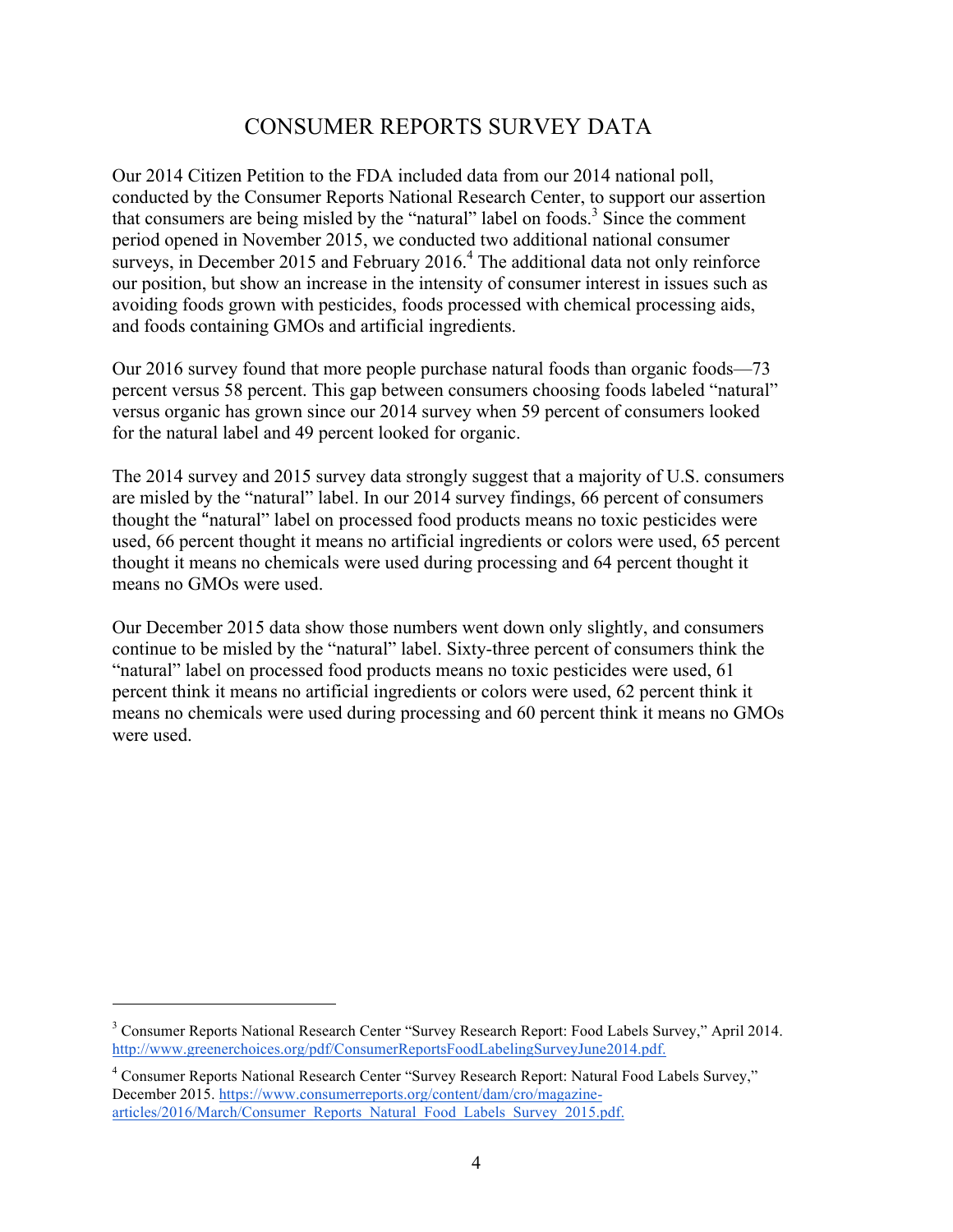

#### **Consumer Perception of NATURAL Label on Packaged and Processed Foods**

#### **Base: Food shoppers (967)**

In our surveys, we asked not only what consumers think the natural label means, but also what they think the label should mean. When asked in 2014 what they thought the "natural" label should mean, 87 percent of consumers responded no artificial materials or chemicals should be used during processing, 86 percent responded no artificial ingredients or colors should be used, 86 percent responded no toxic pesticides should be used, and 85 percent responded no GMOs should be used.

Consumers continue to have high expectations for the term "natural" on food labels. When asked in December 2015 what they think the "natural" label should mean, 85 percent responded no artificial materials or chemicals should be used during processing, 84 percent responded no artificial ingredients or colors should be used, 84 percent responded no toxic pesticides should be used, and 82 percent responded no GMOs should be used.

In our December 2015 survey, the overwhelming majority of food shoppers responded that it is important to reduce pesticide exposure (89%), to protect the environment from chemicals (88%), to avoid artificial ingredients (79%) and to avoid GMOs (75%). Our data show that the intensity of these objectives has increased. The percentage of consumers who responded that avoiding artificial ingredients is important or very important to them increased from 69 percent in 2014 to 79 percent in 2015.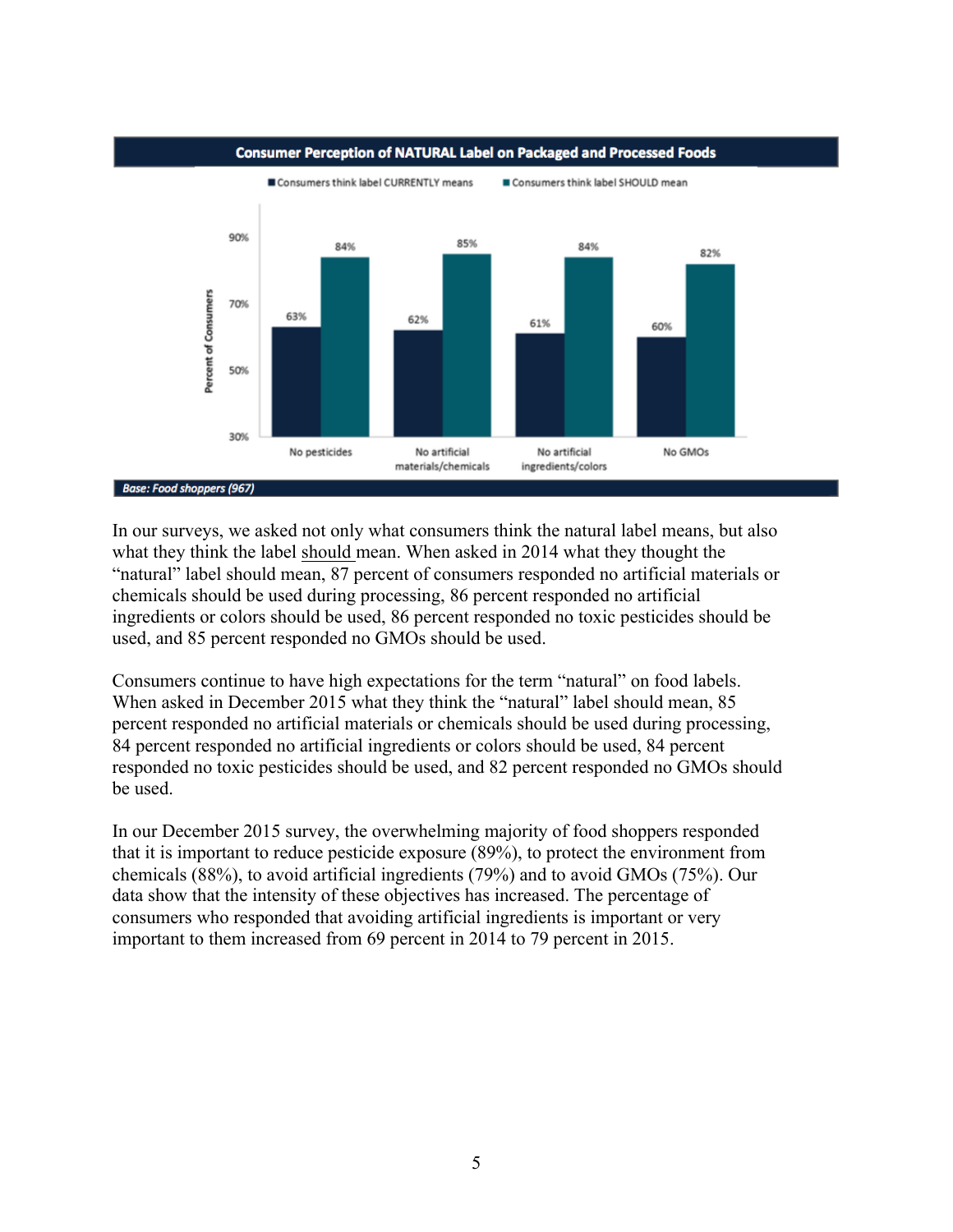

The percentage of consumers who responded that certain objectives are *very important* also increased. Forty-five percent of consumers responded that reducing pesticide exposure is *very important* to them in 2014, and this increased to 63 percent in 2015. The percentage of consumers who responded that protecting the environment from chemicals is *very important* increased from 47 percent in 2014 to 62 percent in 2015. Avoiding GMOs was a *very important* objective for 39 percent of consumers in 2014, and this increased to 52 percent in 2015.

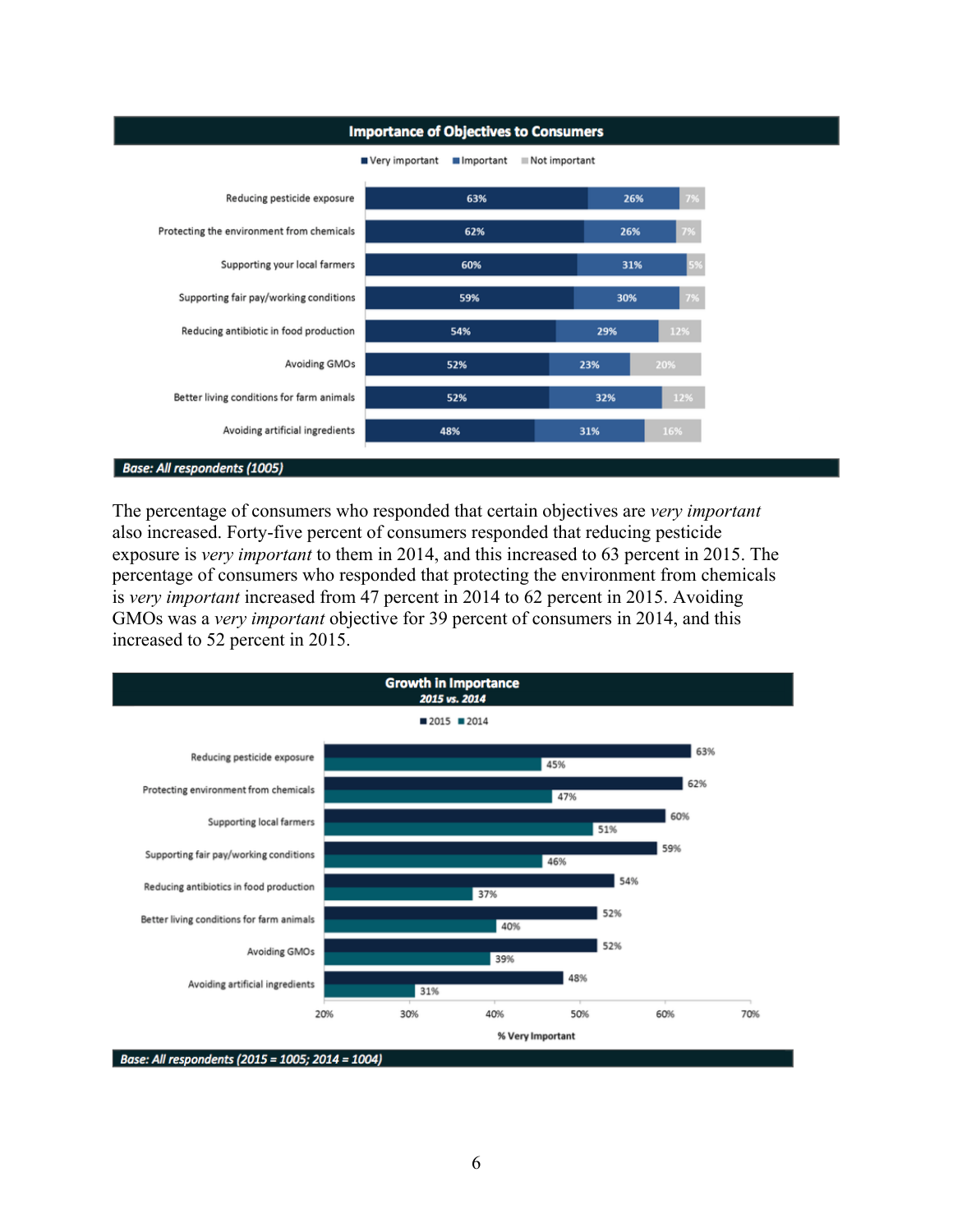According to our 2015 survey results, 62 percent of consumers buy foods labeled "natural." The overwhelming majority (87%) of these consumers would pay even more for food labeled "natural" if the label met their expectations. Accordingly, among consumers who currently do not buy food labeled "natural" (38%), more than threequarters (76%) would buy food labeled "natural" if the label met their expectations.



Another important finding in our December 2015 survey is that nearly half (45%) of consumers think that the "natural" label is verified, and 4 percent responded they are "unsure." The "natural" label is currently not verified, and these results underscore the need for either a ban of the term "natural," or a standard that includes verification.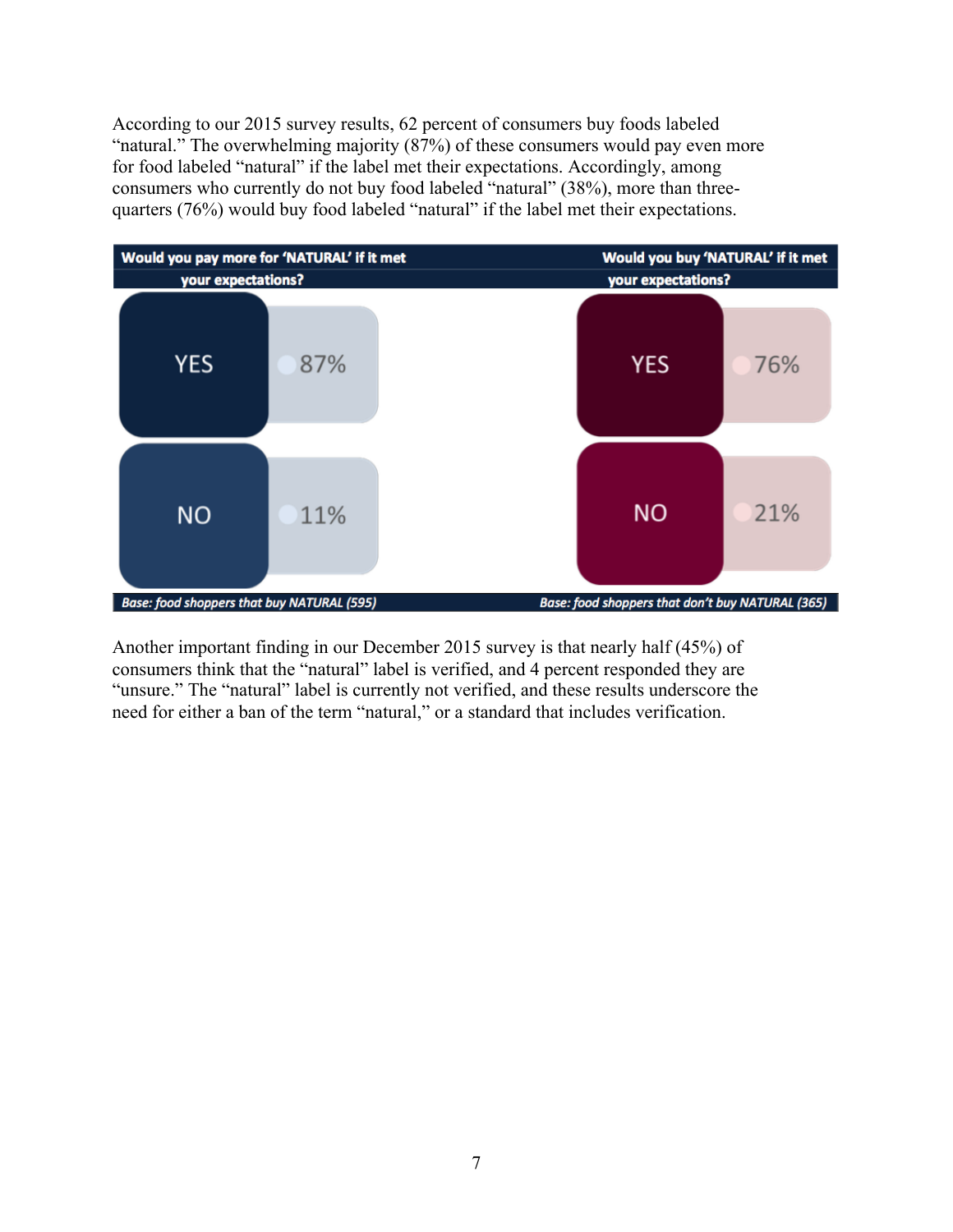## Do you think the NATURAL label is verified?



#### **Base: Food shoppers (967)**

Our data also show that consumers who buy foods with the "natural" label feel strongly about health, safety and environmental objectives. Ninety-five percent of consumers who buy foods with the "natural" label responded that it is important to them to reduce exposure to pesticides in foods and protect the environment from chemicals such as pesticides. Avoiding artificial ingredients such as preservatives, colors or flavors is important to 86 percent of consumers who buy foods labeled "natural," and avoiding genetically engineered ingredients in foods is important to 82 percent of consumers who buy foods labeled "natural." Yet the "natural" label on foods currently does not offer these added values, which suggests many consumers who buy foods labeled "natural" are misled by the label.

It is important to note that these percentages are nearly identical for consumers who responded that they purchase foods labeled "natural" only and consumers who responded they buy foods labeled "organic" only. These additional data suggest that there is widespread confusion among consumers who may not understand the critical differences in meaning and verification between the "organic" and "natural" labels. They also suggest that consumers who care about avoiding GMOs and artificial ingredients and reducing the use of pesticides in agriculture may not realize that purchasing foods labeled "natural" does not ensure these expectations are met.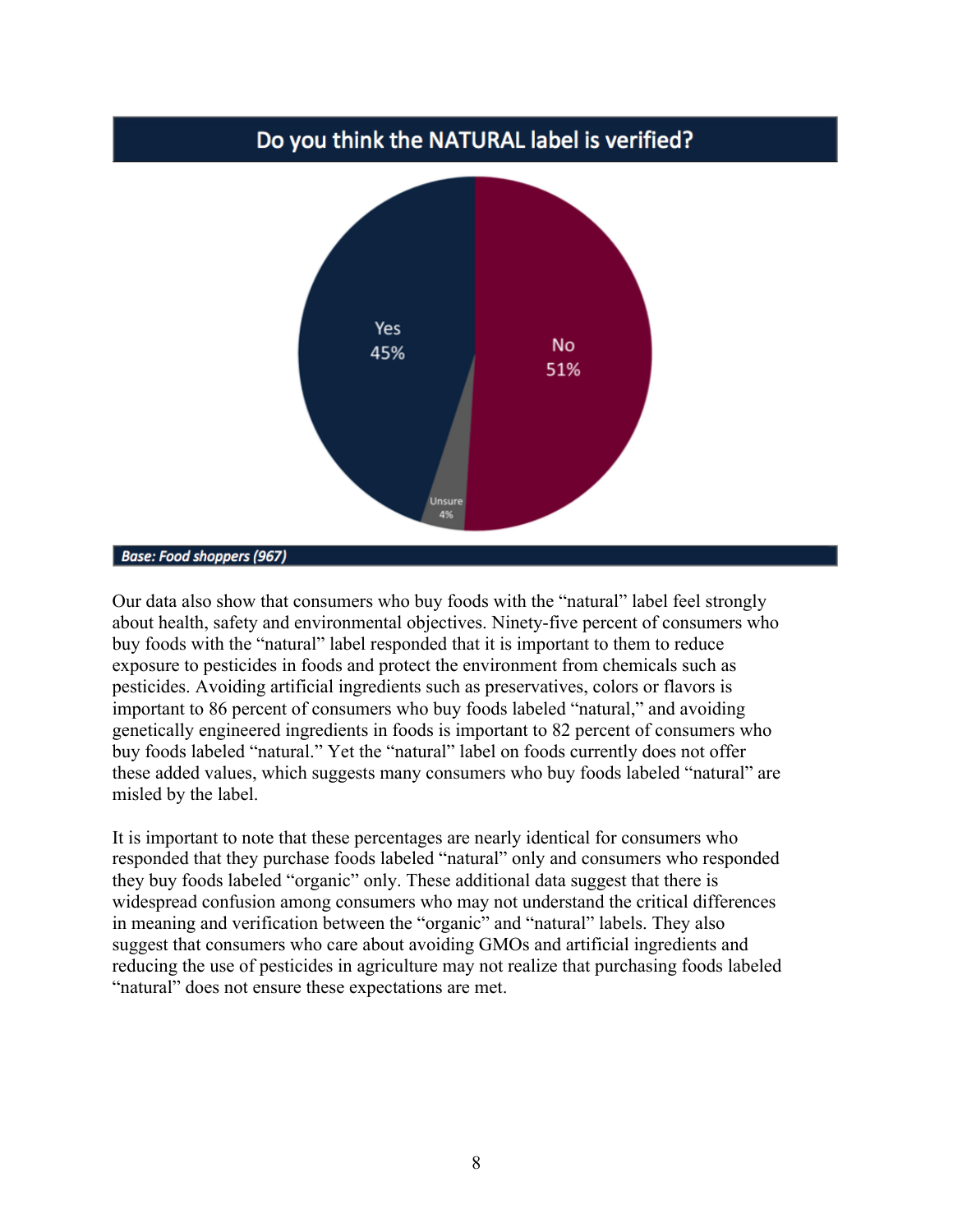# CONSUMER REPORTS ARTICLE AND MEDIA COVERAGE ON "NATURAL" LABELING

In September 2014, three months after we filed the Citizen Petition with the FDA, we held an all-day event at San Francisco City Hall titled "America's Most Wanted Food Labels." The event explored food labels and underlying practices that support a sustainable food system, as well as the labels that aren't meaningful, with a special focus on the "natural" label.

Since the release of the Notice for Request for Comments in November 2015, we published a Consumer Reports story on the "natural" label in our March 2016 print magazine (attached) and on *ConsumerReports.org,* titled "Peeling Back the 'Natural' Label."<sup>5</sup>

On social media, Consumer Reports' Instagram account featured 25 "natural" labeled products in the month of February 2016 as part of our #FixNatural campaign. Seven of these products were also featured in the print magazine and online story. We purchased these products in December 2015 and January 2016, and all used the term "natural" on the label. To introduce these products, we wrote: "These products contain some ingredients that you probably don't think of as natural. We are not asserting that any of the products violate any laws, but we do believe that the government's lack of meaningful standards allows for misleading uses of the natural label."

Ingredients in these products included artificial preservatives such as potassium sorbate and sodium benzoate; artificial colors such as caramel color; oils and gums extracted with chemical solvents; chemically processed additives such as cellulose, dextrose and citric acid; and ingredients derived from genetically engineered organisms.

Our #FixNatural Labels campaign on Instagram received the best engagement in Consumer Reports' social media history. Traditional media also widely covered the campaign, including a segment with NBC Nightly News<sup>6</sup> and CBS This Morning.<sup>7</sup>

# CONSUMERS UNION RESPONSES TO FDA QUESTIONS

### *Should we define, through rulemaking, the term "natural?" Why or why not?*

We continue to believe that the FDA should ban the term "natural" on food labels.

If the FDA determines that it cannot or will not ban the use of the term "natural" on food labels, the agency should define the term via rulemaking in a way that sets a high bar.

<sup>5</sup> http://www.consumerreports.org/food-safety/peeling-back-the-natural-food-label/.

<sup>6</sup> http://www.nbcnews.com/nightly-news/video/how-natural-food-labels-are-misleading-consumers-629469251662.

<sup>7</sup> http://www.cbsnews.com/news/natural-food-labeling-misleading-consumer-reports-fda-lacks-regulations.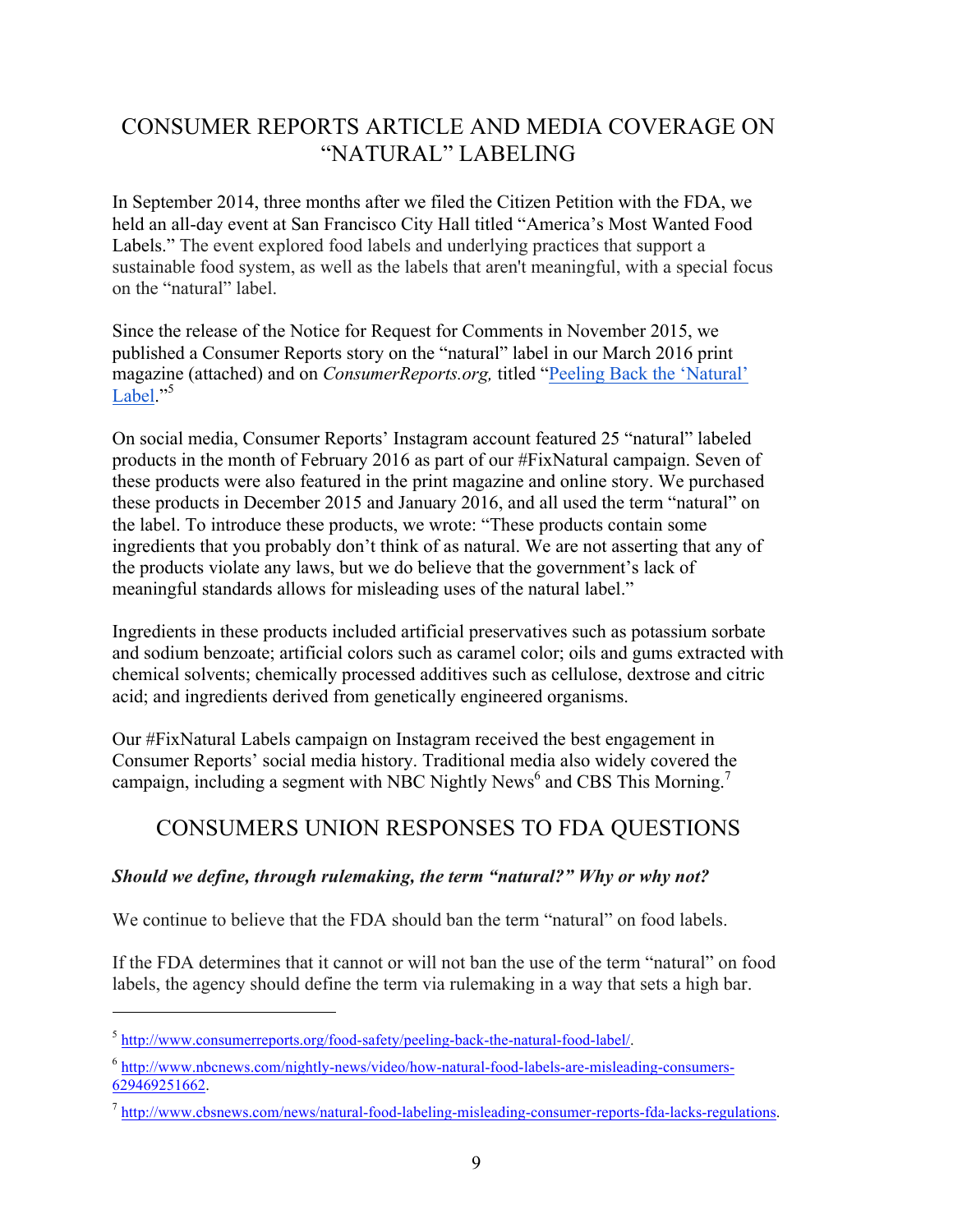Specifically, the FDA should address food production methods. Consumer Reports survey data show that large majorities of consumers believe that food labeled "natural" was produced without the use of pesticides or genetically modified organisms.<sup>8</sup> To align the "natural" label with consumer expectations, the FDA should require all food labeled "natural" to also be certified organic, as a baseline. In fact, our surveys show that most consumers believe that "natural" and organic already mean largely the same things. Unlike the current standards governing use of the term "natural" on food labels, use of the word "organic" on food labels is tightly regulated by the U.S. Department of Agriculture under the Organic Foods Production Act (OFPA) and verified by third parties. In addition to addressing consumer expectations with regard to food production methods, organic standards also prohibit certain food handling practices, such as irradiation, which should also be prohibited for food labeled "natural."

We believe that by establishing certified organic standards as the baseline for defining standards for the use of the term "natural," the FDA can take advantage of the existing structures of USDA organic certification, verification and enforcement, without having to establish an elaborate and costly system to oversee the use of the term "natural" on foods under its jurisdiction. In this way, as USDA organic standards are strengthened over time to meet consumer expectations, the "natural" label itself is also strengthened.

The FDA should codify existing understanding of the word "natural" with regard to artificial or synthetic ingredients. As stated by the agency, the FDA "has considered the term "natural" to mean that nothing artificial or synthetic (including all color additives regardless of source) has been included in, or has been added to, a food that would not normally be expected to be in that food." This policy should be implemented as a regulation and enforced under the FFDCA. Third-party verification should be required as well. While organic standards go part of the way toward this standard, it is not sufficient for the FDA to simply reference organic standards as a way to address consumer expectations regarding use of artificial or synthetic ingredients in food, because organic standards allow the use of some synthetic ingredients if they meet certain statutory (*i.e.*, OFPA) criteria.

The FDA should also require third-party verification of the label.

 $\overline{a}$ 

### *Should we prohibit the term "natural" in food labeling? Why or why not?*

Yes. Consumers Union continues to believe that the FDA should ban the term "natural" on food labels. As noted in our 2014 Citizen Petition, survey findings show that a majority of consumers are misled by the "natural" label. Our 2014 and 2015 survey results suggest that nearly two-thirds of U.S. consumers are currently misled by the "natural" label on food and nearly 90 percent expect it to mean much more than it does. FFDCA states that "a food shall be deemed to be misbranded" if "its labeling is false or misleading in any particular" (21 USC  $\S 343(a)(1)$ ). We believe that foods with

<sup>&</sup>lt;sup>8</sup> Consumer Reports National Research Center. Food Labels Survey: 2014 Nationally-Representative Phone Survey. Available at:

http://www.greenerchoices.org/pdf/ConsumerReportsFoodLabelingSurveyJune2014.pdf.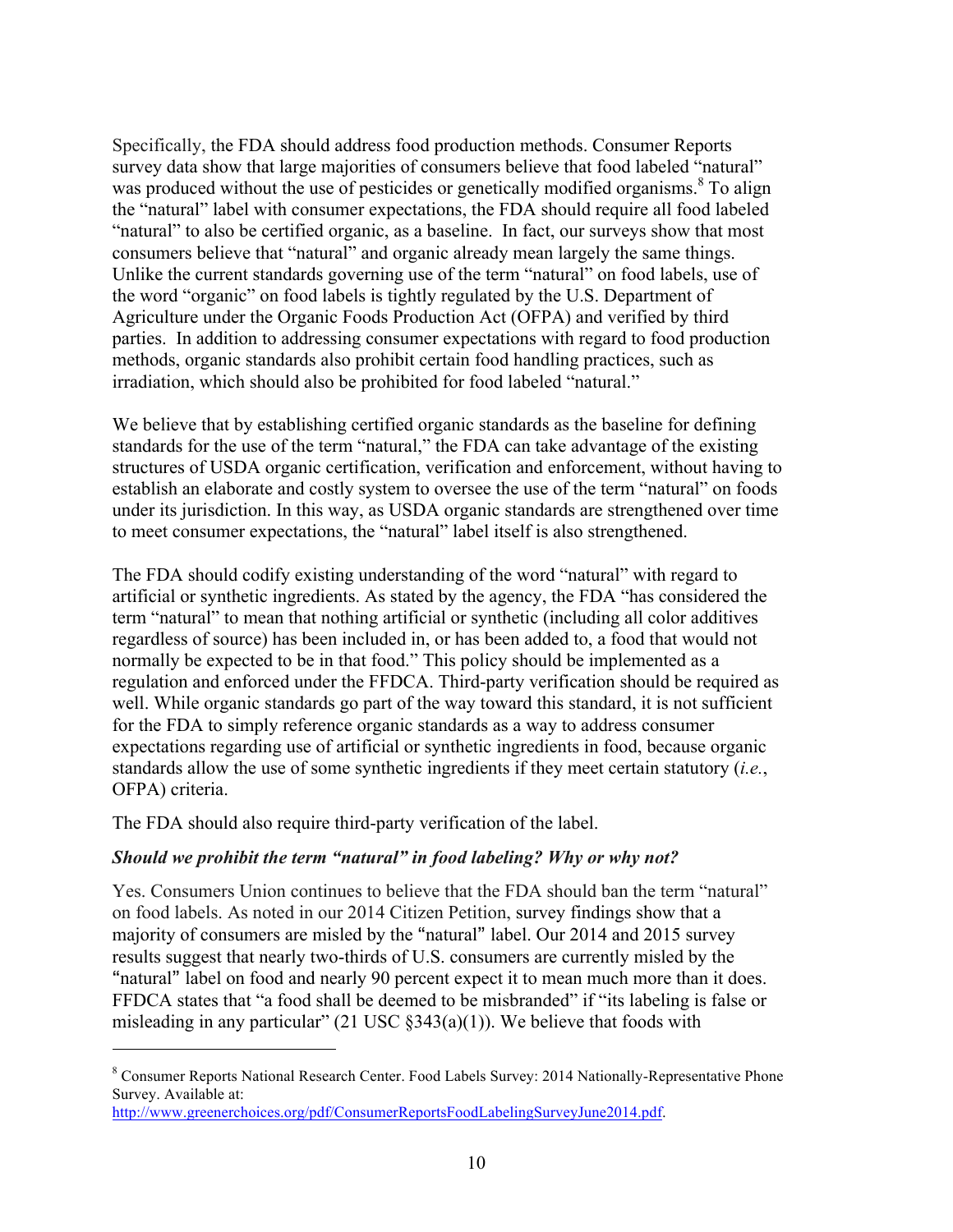misleading "natural" labels are "misbranded," as outlined by the FFDCA, and the FDA should ban the term "natural" on food labels.

We believe that banning the term "natural" would be the least cumbersome and least expensive course of action for the FDA to ensure that consumers are no longer misled by the label.

Consumers looking for foods produced with no or limited use of synthetic pesticides, artificial processing aids and artificial ingredients and without genetically engineered organisms, can and should look for the organic label, which is backed by USDA standards and third-party verification. Our data suggest that consumers equate "natural" with "organic." Federal standards already exist for a label that largely meets consumer expectations for important objectives such as avoiding pesticides, artificial processing aids, artificial ingredients and genetically engineered organisms. The FDA should not "reinvent the wheel" and the easiest solution to fixing this consumer confusion would be to ban the use of the term "natural" on food labels.

#### *If we define the term "natural," what types of food should be allowed to bear the term "natural?"*

We do not believe that the FDA should determine which types of food should be allowed to bear the term "natural." Rather, we believe the FDA should either ban the term, or define it. If FDA chooses to set a standard for the term "natural" on food labels, it should mean USDA certified organic plus no artificial ingredients, with third-party verification.

If the FDA chooses to set a standard for "natural" foods, then any food regulated by the FDA that meets the standard should be allowed to bear the term "natural."

We urge the USDA to do the same. We petitioned the USDA to take action to address consumer deception and confusion regarding the use of the term "natural" on meat and poultry product labels. The USDA's Food Safety and Inspection Service has jurisdiction over the labeling of these products. Similar to the foods under the FDA's jurisdiction, consumers expect meat and animal products labeled "natural" to meet high standards, including strong animal welfare standards.

### *Should only raw agricultural commodities be able to bear the term? Why or why not? Section 201(r) of the FD&C Act defines the term "raw agricultural commodity" as "any food in its raw or natural state, including all fruits that are washed, colored, or otherwise treated in their unpeeled natural form prior to marketing."*

No. See our answer to the question about which types of foods should be allowed to bear the term "natural" on the label.

### *Should only single ingredient foods, e.g., bottled water or bagged spinach, be able to bear the term? Why or why not?*

No. See our answer to the question about which types of foods should be allowed to bear the term "natural" on the label.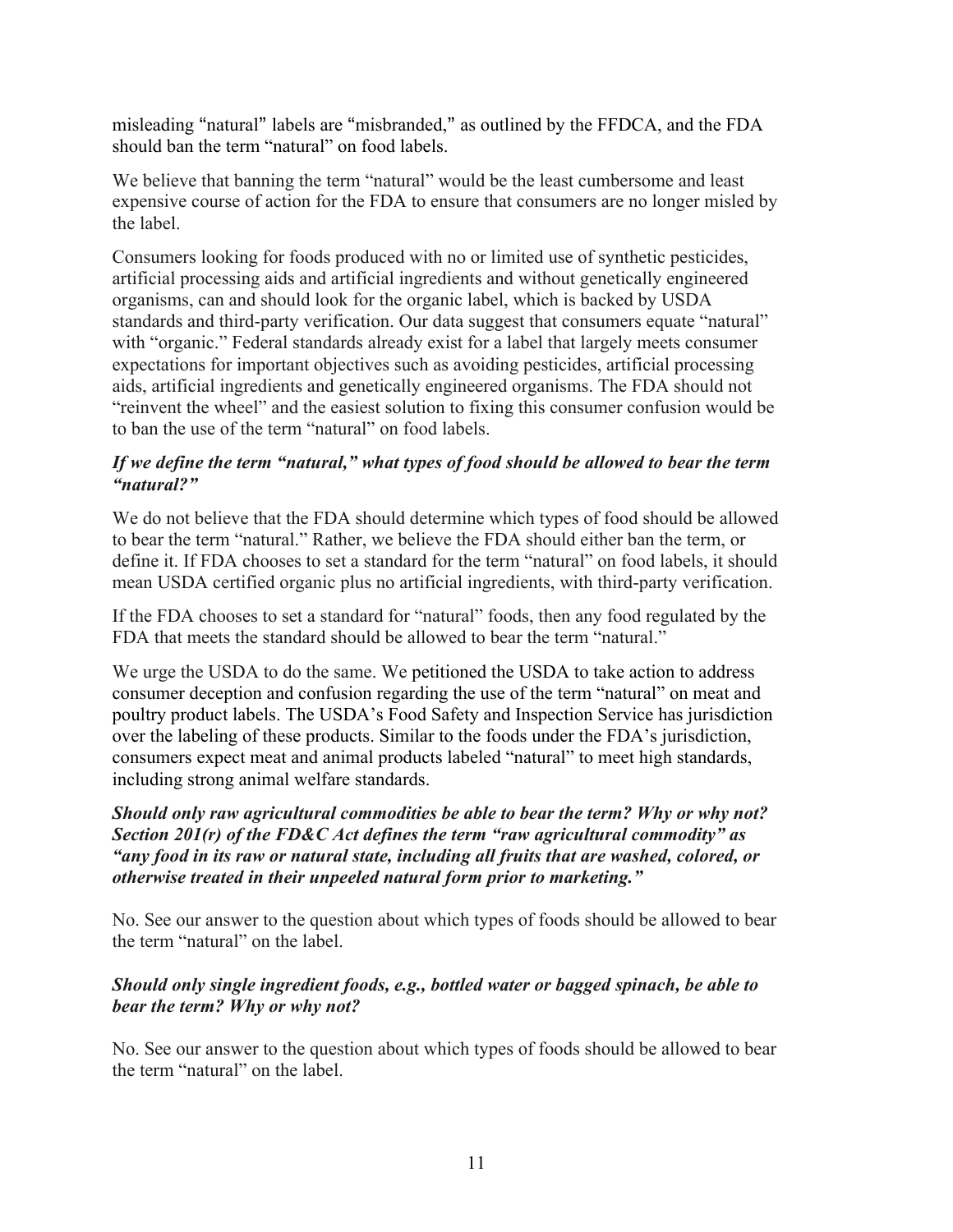#### *If multi-ingredient foods should be able to bear the term, what type(s) of ingredients would disqualify the food from bearing the term? Please explain why such disqualification would be warranted.*

See our answer to the question about which types of foods should be allowed to bear the term "natural" on the label.

*We are interested in any data or other information to suggest that consumers associate, confuse, or compare the term "natural" with "organic" (the USDA Agricultural Marketing Service administers the National Organic Program, which enforces laws and regulations regarding certified organic foods). We are interested in data and other information about consumers' understanding of foods labeled "natural" versus "organic." Is the term "natural" on food labels perceived by consumers the same way as "organic?" Or is "natural" perceived by consumers to be "better" (or not as good as) "organic?" Please provide consumer research or other evidence to support your comment.*

The Consumer Reports National Research Center conducted a nationally representative phone survey to assess consumer opinion regarding the labeling of food in 2014 and 2015. These surveys show that most consumers believe that "natural" and organic are largely synonymous. We are attaching the full reports with the findings from these surveys to this comment.

Our 2015 survey results also show that there is little or no difference between consumers who buy foods labeled "natural" only and foods labeled "organic" and how strongly they feel about objectives such as reducing pesticide exposure, protecting the environment from chemicals such as pesticides, avoiding artificial ingredients and avoiding GMOs. This suggests that many consumers—those who buy foods labeled "natural" only—are very interested in these objectives, and their expectations are not met when they purchase foods with a "natural" label.

#### *If we were to revise our policy regarding the use of the term "natural" or engage in rulemaking to establish a regulatory definition for "natural," should certain production practices used in agriculture, for example, genetic engineering, mutagenesis, hybridization, the use of pesticides, or animal husbandry practices, be a factor in defining "natural?" Why or why not?*

Yes, we believe that production practices, as well as processing methods and practices, should be addressed by the FDA as part of rulemaking on the "natural" label. We urge the FDA to move expeditiously toward formal rulemaking. If the FDA determines it cannot or will not ban the use of the term "natural" on food labels, we urge the agency to establish a standard for the term "natural" on food labels. When doing so, the agency should address food production practices used in agriculture. Consumer Reports survey data show that large majorities of consumers currently (mistakenly) think that food labeled "natural" is produced without the use of pesticides (63%) or genetically modified organisms (60%) and 84% and 82% think that the "natural" label should mean no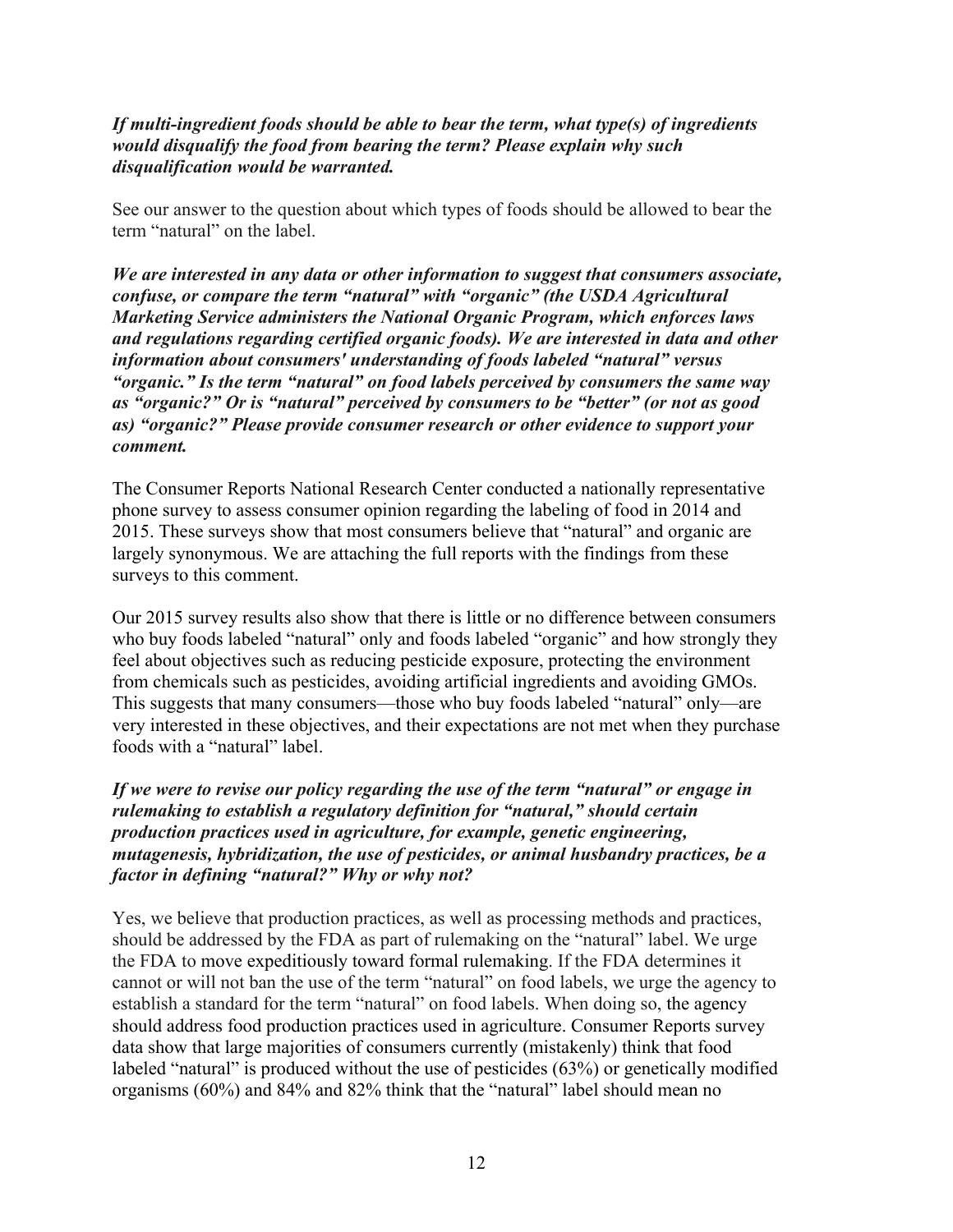pesticides and no GMOs, respectively. A prohibition on synthetic pesticides and GMOs, and other production methods, are currently addressed by the USDA's organic standards. Therefore, to align the "natural" label with consumer expectations, the FDA should require all food labeled "natural" to also be certified organic, as a baseline.

Our 2015 survey results also show that there is little or no difference between consumers who only buy foods labeled "natural" and those who only buy foods labeled "organic" and how strongly they feel about objectives such as reducing pesticide exposure, protecting the environment from chemicals such as pesticides, avoiding artificial ingredients and avoiding GMOs. This suggests that many consumers—those who buy natural only—are very interested in these objectives, and their expectations are not met when they purchase foods labeled "natural."

*We are interested in any data or other information to suggest that consumers associate, confuse, or compare the term "natural" with "healthy." We have a regulation that defines the term "healthy" when used as an implied nutrient content claim with specific conditions related to the food's nutrient profile that must be met in order to use the term on the label or in labeling of a food (see § 101.65(d)). We are interested in data and other information about consumers' understanding of foods labeled "natural" versus "healthy." Is the term "natural" on food labels perceived by consumers the same way as "healthy?" Or is "natural" perceived by consumers to be "better" (or not as good as) "healthy?" Do consumers view "natural" and "healthy" as synonymous terms? Please provide consumer research or other evidence to support your comment.*

We do not have data on this topic nor do we think consumers should equate "natural" with "healthy." We do have data showing that consumers equate "natural" with "organic," which is concerning since organic foods are regulated and have standards.

#### *Should manufacturing processes be considered in determining when a food can bear the term "natural?" For example, should food manufacturing processes, such as drying, salting, marinating, curing, freezing, canning, fermenting, pasteurizing, irradiating, or hydrolysis, be a factor in defining "natural?"*

If the FDA chooses not to ban the term and instead chooses to set a standard for the term "natural" on food labels, "natural" should mean USDA certified organic plus no artificial ingredients, with third-party verification. Processes such as drying, salting, marinating and others that are allowed by federal organic standards for foods labeled "organic" should also be allowed for foods labeled "natural," whereas processes that are prohibited by the organic standards, such as irradiation and solvent extraction, should be prohibited for foods labeled "natural" as well.

*Should the term "natural" only apply to "unprocessed" foods? If so, how should "unprocessed" and "processed" be defined for purposes of bearing the claim? If the term natural should include some processing methods, what should those methods be? In making determinations related to processing, should one look at the process to make*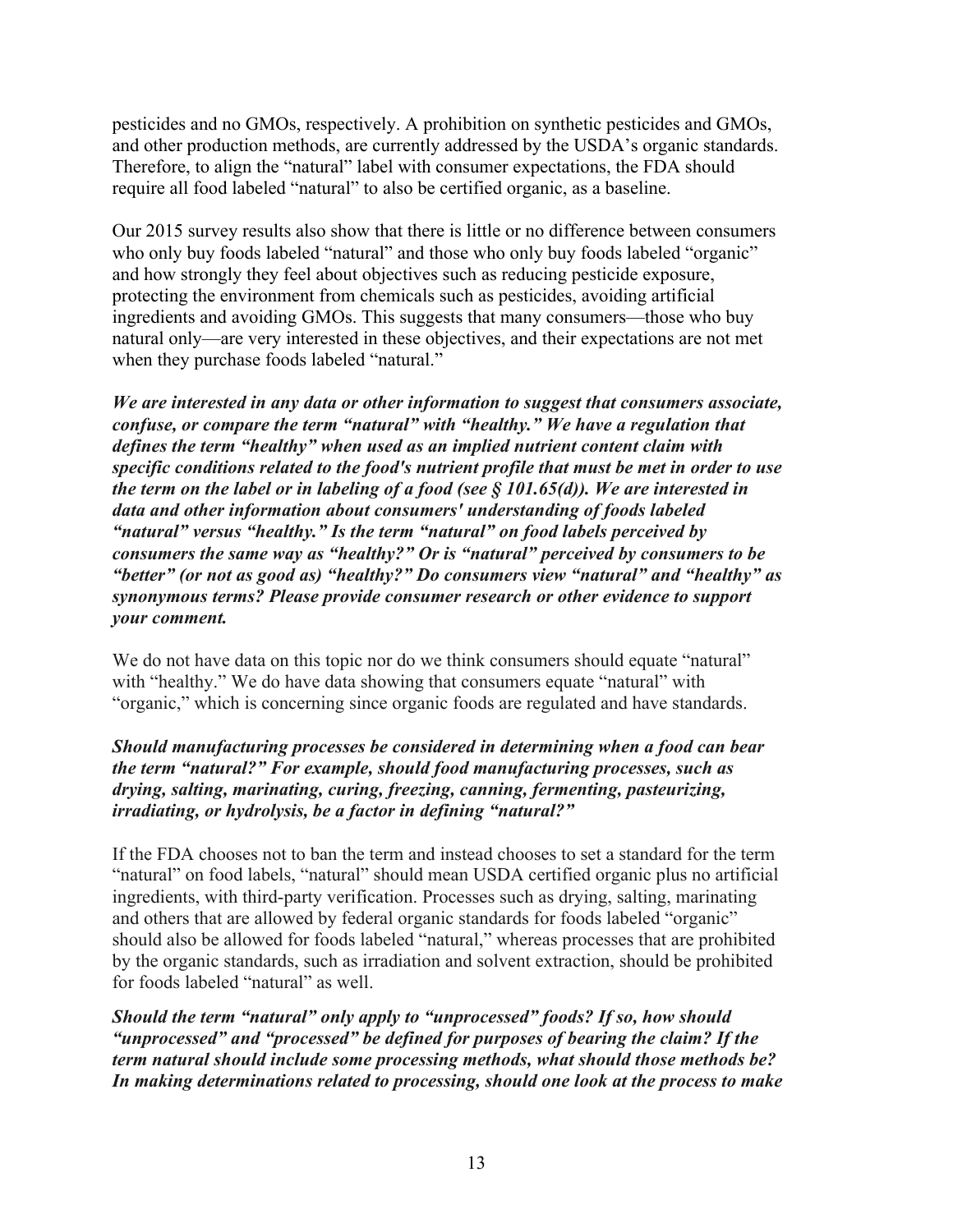### *a single ingredient of a food, or does one evaluate the process done to the formulated finished food product (or both)?*

No. We do not believe that the FDA should define "processed" and "unprocessed" at this time, nor should it determine whether "unprocessed" or "processed" foods should be allowed to bear the term "natural" on the label.

Rather, the FDA should either ban the term "natural," or define it. If the FDA chooses not to ban the term and instead chooses to set a standard for the term "natural" on food labels, "natural" should mean USDA certified organic plus no artificial ingredients, with thirdparty verification. Any food regulated by the FDA that meets this standard, including processed foods, should then be allowed to be labeled as "natural."

*The current policy regarding use of the term "natural" hinges in part on the presence or absence of synthetic ingredients. For example, under the current policy synthetic forms of Vitamin D would not be used in a food claiming to be "natural," whereas naturally sourced Vitamin D (e.g., from salmon or egg yolks) could be. Should the manner in which an ingredient is produced or sourced affect whether a food containing that ingredient may be labeled as "natural?" Please explain your reasoning.*

The current policy of the FDA regarding the term "natural" is largely unenforced. On January 21, 2014, we wrote to the FDA regarding use of the term "natural" on labels of foods and beverages containing caramel color. In the FDA's response letter,<sup>9</sup> dated December 11, 2014, the agency wrote that "FDA does not have any regulation or guidance specifically about the term "natural" for labeling purposes."

We urge the FDA to define "natural" as USDA certified organic and no artificial ingredients added. Foods containing artificial or synthetic sources of vitamins, such as Vitamin D, should not be labeled "natural."

### *What can be done to ensure that consumers have a consistent and accurate understanding of the term "natural" in food labeling to ensure that it is not misleading?*

The least burdensome and least expensive way to ensure that consumers are not misled by the term "natural" on food labels is to ban the use of the term. If the FDA cannot or will not ban the use of the term, the agency should set a standard to ensure that consumers have a consistent and accurate understanding of the term "natural" that is not misleading. If the FDA chooses to set a standard, we believe it should use the USDA organic standards as a baseline, and prohibit the addition of artificial ingredients. The term "natural" on food labels should also be third-party verified.

<sup>&</sup>lt;sup>9</sup> http://www.greenerchoices.org/pdf/12\_11\_14\_Letter\_from\_FDA\_Caramel\_Color.pdf.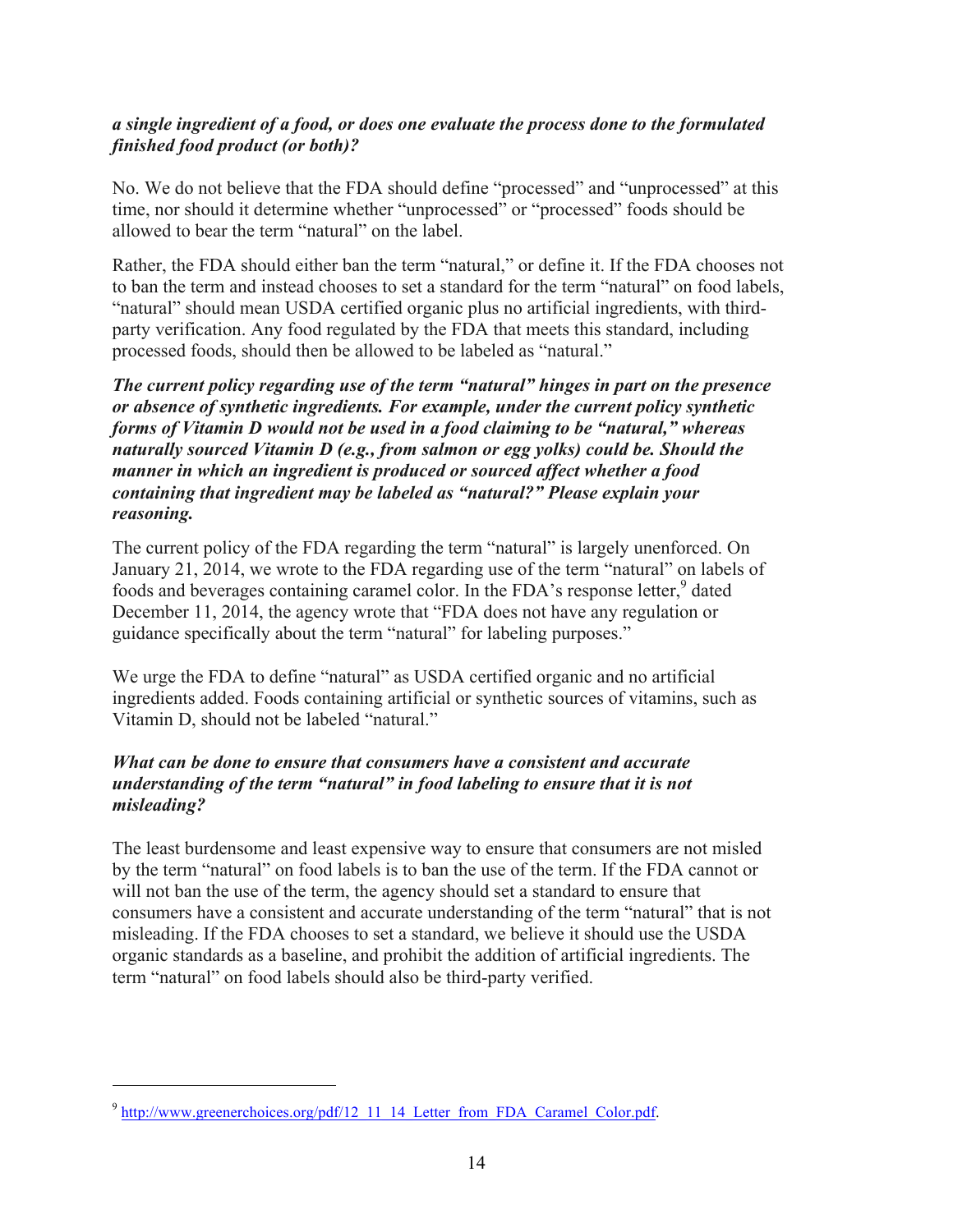#### *What are the public health benefits, if any, of defining the term "natural" in food labeling? Please provide supporting data and other information to support your comment.*

Consumers are increasingly interested in a range of environmental, safety and social responsibility objectives when buying foods. Key objectives include reducing pesticide exposure (89%) and protecting the environment from chemicals (88%). A majority of consumers (63%) currently think that the "natural" label means no pesticides were used, and 84% think "natural" should mean no pesticides were used to produce the food. We have written about the human health and environmental consequences of pesticide use in agriculture, and we believe there are benefits to producing foods without the use of synthetic pesticides. $10$ 

*Should "natural" have some nutritional benefit associated with it? If so, what should be the benefit? What nutrients should be considered? What data are available to support the association between "natural" and a given nutritional benefit, and/or between "natural" and certain nutrients?*

No. The term "natural" should not be associated with nutritional benefit.

### *How might we determine whether foods labeled "natural" comply with any criteria for bearing the claim?*

The FDA should ban the term "natural" on foods labels; if the agency chooses to define the term, it should ensure that labels with the "natural" term are third-party verified to ensure compliance. We urge the FDA to look to the USDA National Organic Program and take advantage of the existing structure for compliance and enforcement of the "organic" label.

### **SUMMARY**

We urge the FDA to ban the use of the term "natural" on food labels. The use of the term "natural" on food labels is misleading to consumers, and should be considered false and misleading under the Federal Food, Drug, and Cosmetic Act (FFDCA).

If the FDA determines that it cannot or will not ban the use of the term "natural" on food labels, the agency should define the term via rulemaking in a manner that is consistent with consumer expectations for the word when it appears on food, and require third-party verification.

The FDA should address food production methods, not just processing methods and ingredients, when defining standards for the use of the term "natural" on food labels. The

<sup>&</sup>lt;sup>10</sup> Consumer Reports. March 2015. From Crop to Table: Pesticide Report. http://www.consumerreports.org/content/dam/cro/news\_articles/health/CR\_FSASC\_FromCroptoTablePesti cides\_Mar2015.pdf.